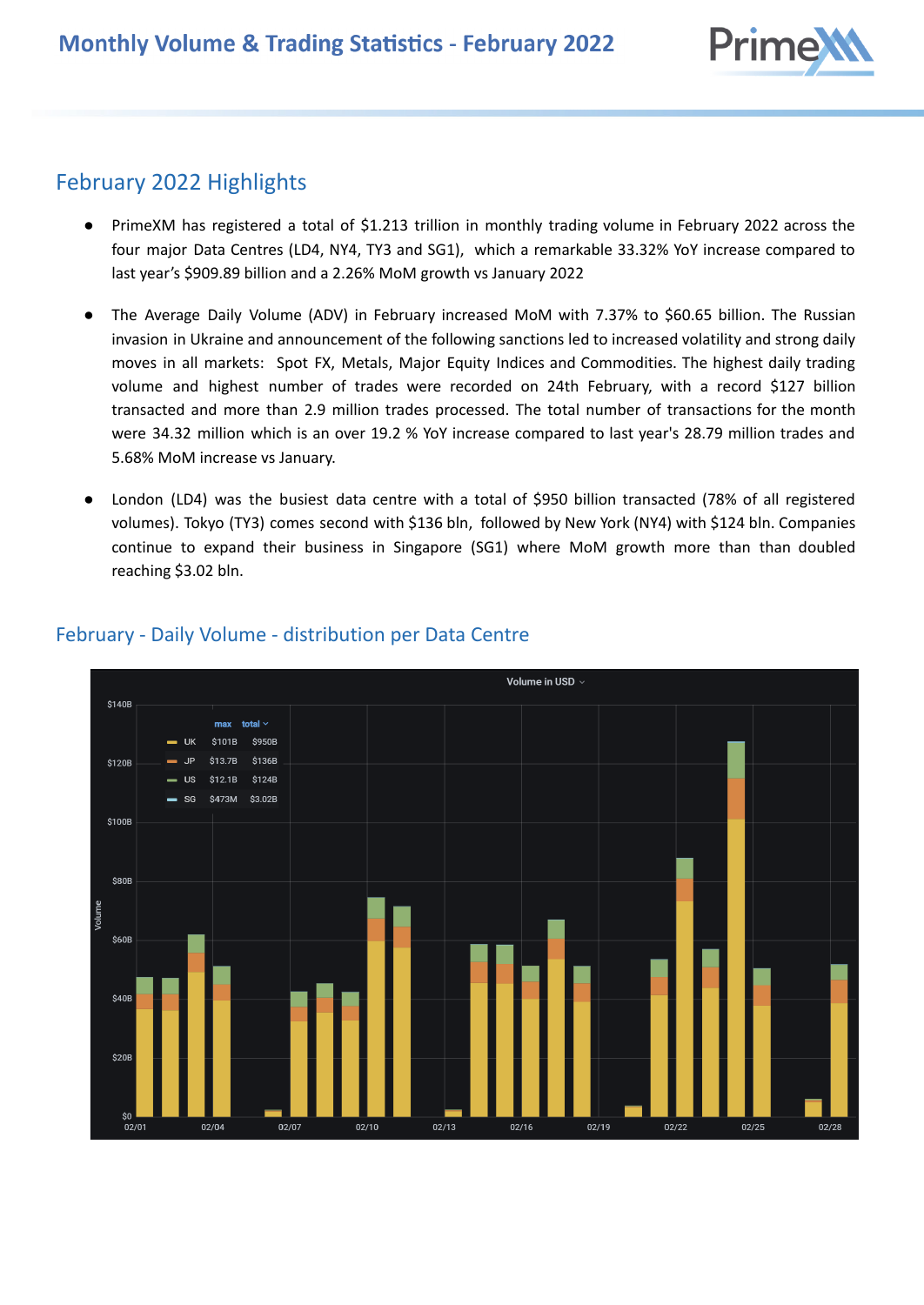



#### February - Daily Trades - distribution per Data Centre

#### Last Twelve Months (LTM - Daily Volume)